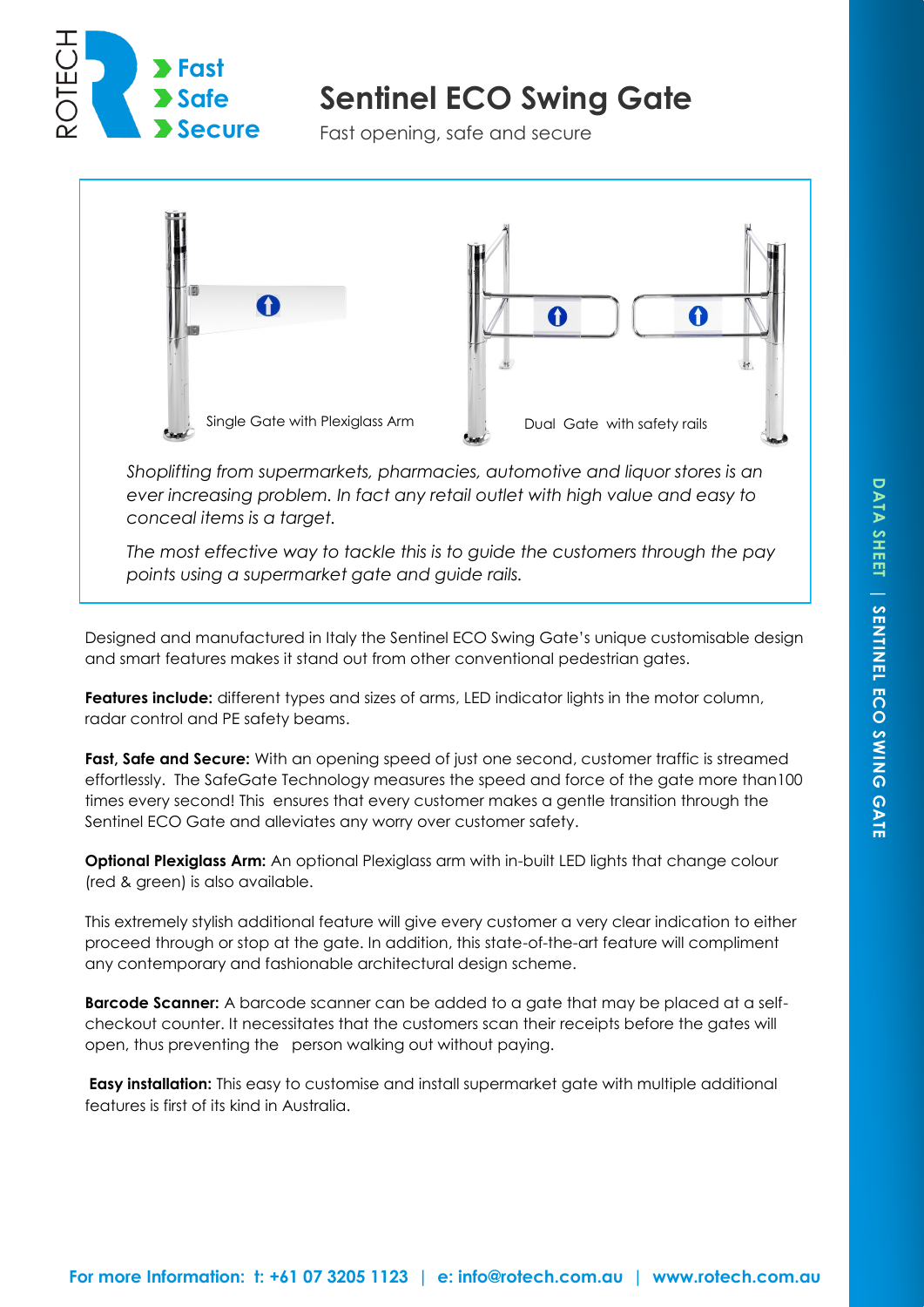## **Sentinel ECO Swing Gate features include:**

- **Gate arms:** Standard: 900 mm chrome *Options: 1*200 mm Aluminium arm, Clear Plexiglas or LED illuminated
- **Handing:** LH, RH and bi directional can all be changed easily on site via the control panel
- $\blacksquare$  **Opening activation:** Radar, PE beams, remote radio, push button, bar code scanner
- **Safety:** SafeGate Technology constantly checks the speed and force of the gate
- **Security Warning:** siren or voice message alarm if illegal access attempted
- **Emergency exit:** The gate can be opened when 6 kgs of pressure is applied to the arm and the alarm then sounds
- **Power failure:** The gate freewheels when power is lost allowing safe exit
- **Wheelchair access:** Standard arm length is suitable for wheelchair access
- **Hold open time:** Standard time 4 secs adjustable up to 100 secs

## **Sentinel ECO Accessories**



**Radar:** The most common form of activation is by a radar mounted at the top of the motor column and covers an arc of 180 degrees - up to 3 Metres. It is particularly useful if the pedestrians are approaching the gate from different directions. In certain applications it may be necessary to fit two radars.



**LED signal light:** can be used to indicate that the gate is in 'locked' mode and only when it turns green, can the person walk through. A in combination with the LED lights. Another function is to switch on the lights and/or buzzer when someone approaches the entry gate from the wrong side.



**Remote control:** The Sentinel Eco gate can be operated remotely from behind a reception desk or by security personnel who have a hand held radio transmitter.



**Roof mounted radar:** where it is not possible to mount the radar on the motor column a roof mounting radar is an alternative. This can cover a large area and adjusted to screen out moving doors or people walking across the gate opening.



**Bar code reader:** The increase in the use of self-service check outs creates another security problem because there are normally no exit gates. The Sentinel Eco bar code reader system aims to rectify this issue by keeping the exit gate closed. They will only open when a valid receipt is read by the bar code reader.

- **On/Off Keyswitch:** The convenient keyswitch allows the gate to be switched off
- **Electrical connection:** 240vac 0.3 amps, connection through base or top of the motor column



**Photocell or PE beam:** is used to open the gate instead of radar when there are other moving objects close to the gate that might trigger the radar e.g. automatic door or trolley bay. It is also used in tandem gate systems to prevent the first entrance gate being opened from inside the shop and allowing someone to exit through the entrance.

**Message broadcast:** The Sentinel Eco has a facility to broadcast up to 4 different messages. These can be used to warn customers that they are trying to exit the wrong way or to thank them for shopping

at the store or any similar

messages.



buzzer can also be used instead of or



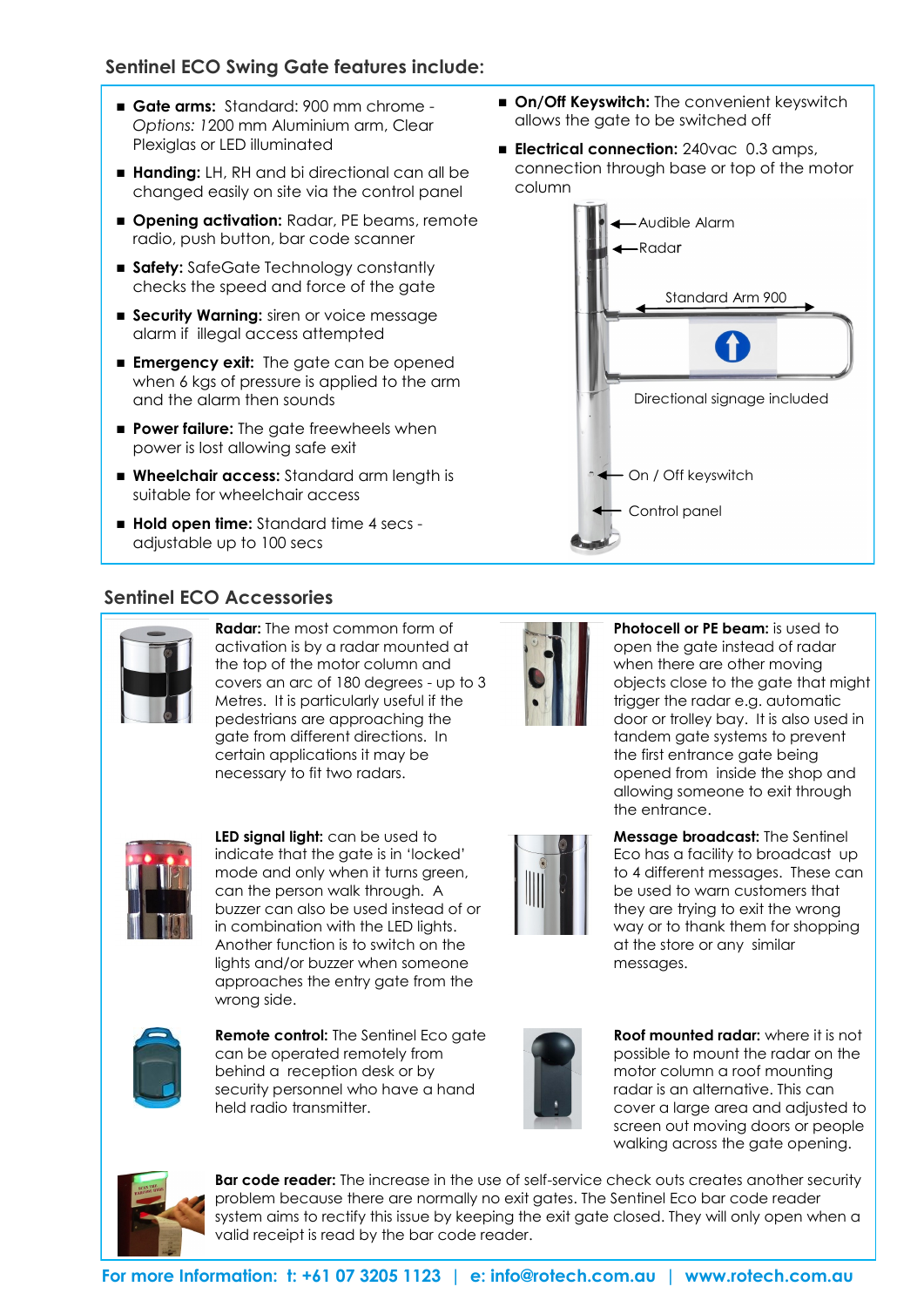## **Technical Specifications**

| <b>Specification</b>  | <b>Sentinel ECO Swing Gate</b>                                                         |  |  |
|-----------------------|----------------------------------------------------------------------------------------|--|--|
| Gate arms             | Standard 900 mm chrome                                                                 |  |  |
| Handing               | LH or RH and bi directional can all be changed easily on site via the<br>control panel |  |  |
| Safety                | SafeGate Technology constantly checks the speed and force of the<br>gate               |  |  |
| Security              | Warning siren or voice message alarm if illegal access attempted                       |  |  |
| Emergency exit        | The gate can be opened when 6 kgs of pressure is applied to the                        |  |  |
| Power failure         | The gate freewheels when power is lost allowing safe exit                              |  |  |
| Opening activation    | Radar, PE beams, remote radio, push button, bar code scanner                           |  |  |
| Wheelchair access     | Standard arm length is suitable for wheelchair access                                  |  |  |
| Hold open time        | Standard time 4 secs - adjustable up to 100 secs                                       |  |  |
| On / Off Keyswitch    | The convenient keyswitch allows the gate to be switched off                            |  |  |
| Electrical connection | 240 vac 0.3 amps, connection through base or top of the motor                          |  |  |

## **Dimensions**



#### **Rotech supply all forms of door and gate automation**

#### **Vehicle Access Control**

- **Booms Gates**
- **Sliding Gates**
- **Swing Gates**
- **Industrial Door Openers**
- **Solar Powered Gate Openers**

### **Pedestrian Access Control**

- **Full Height Turnstiles**
- **Waist Height Turnstiles**
- **Supermarket Gates/Turnstiles**
- **Wheelchair Access Gates**
- **Rapid Access Gates**



**Fast | Safe | Secure**